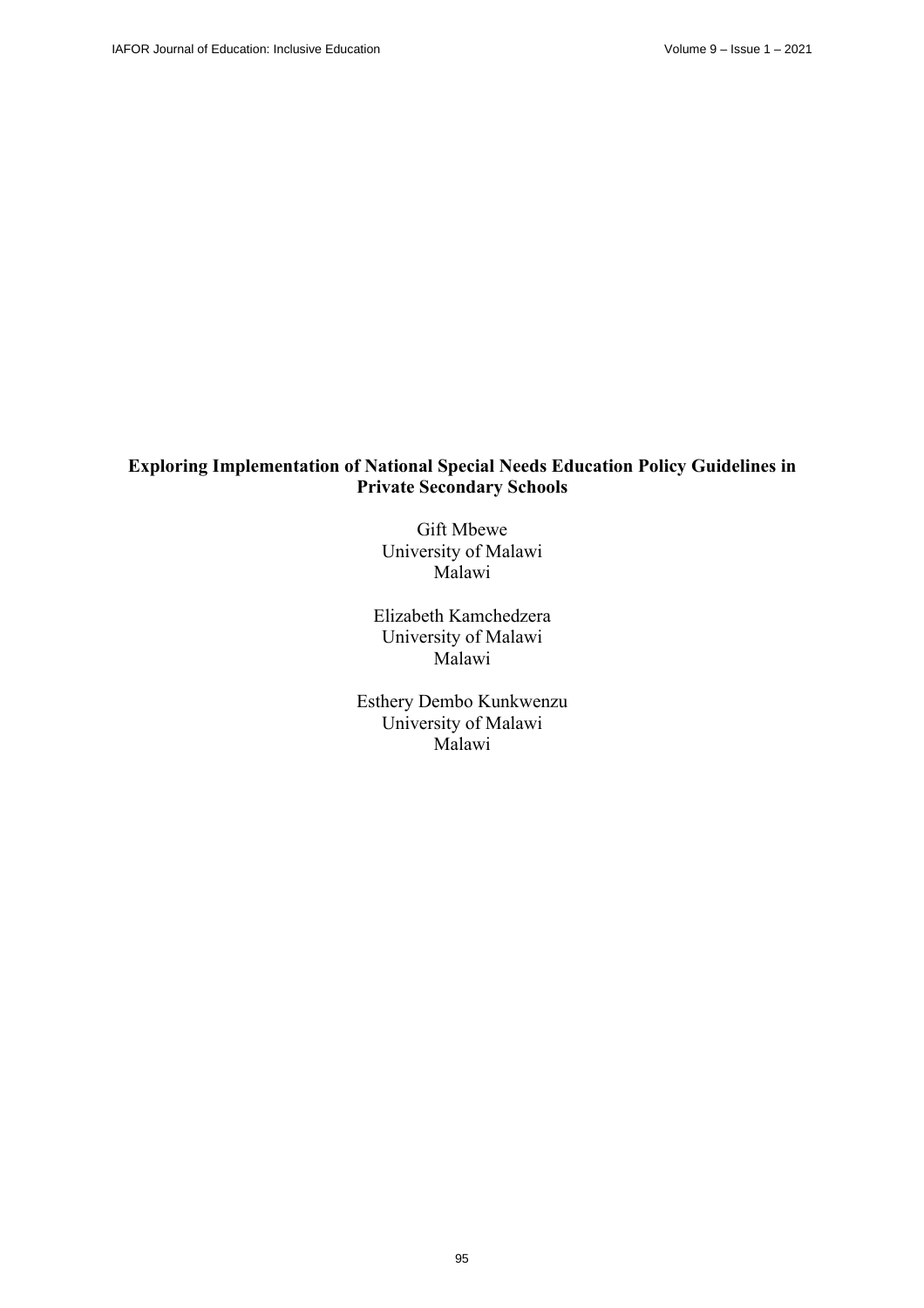#### **Abstract**

The implementation of the National Special Needs Education Policy Guidelines in Malawi began in 2009. There is limited literature on how the guidelines are implemented in secondary schools, particularly in private secondary schools of Malawi. Therefore, the study aimed at exploring the implementation of the guidelines in private secondary schools. The study used a phenomenological design and qualitative methodology. Data were generated through a triangulation of methods including semi-structured interviews, observation and document analysis. The data generated were analysed thematically. The findings revealed that there was a lack of thorough knowledge of the guidelines, resources for implementing the guidelines in private secondary schools were not available, and support for learners with special education needs was not sufficient. The results of this study indicate that communication with key school stakeholders is key for the effective implementation of the National Special Needs Education Policy Guidelines.

*Keywords*: inclusive education, private secondary schools and policy, special needs education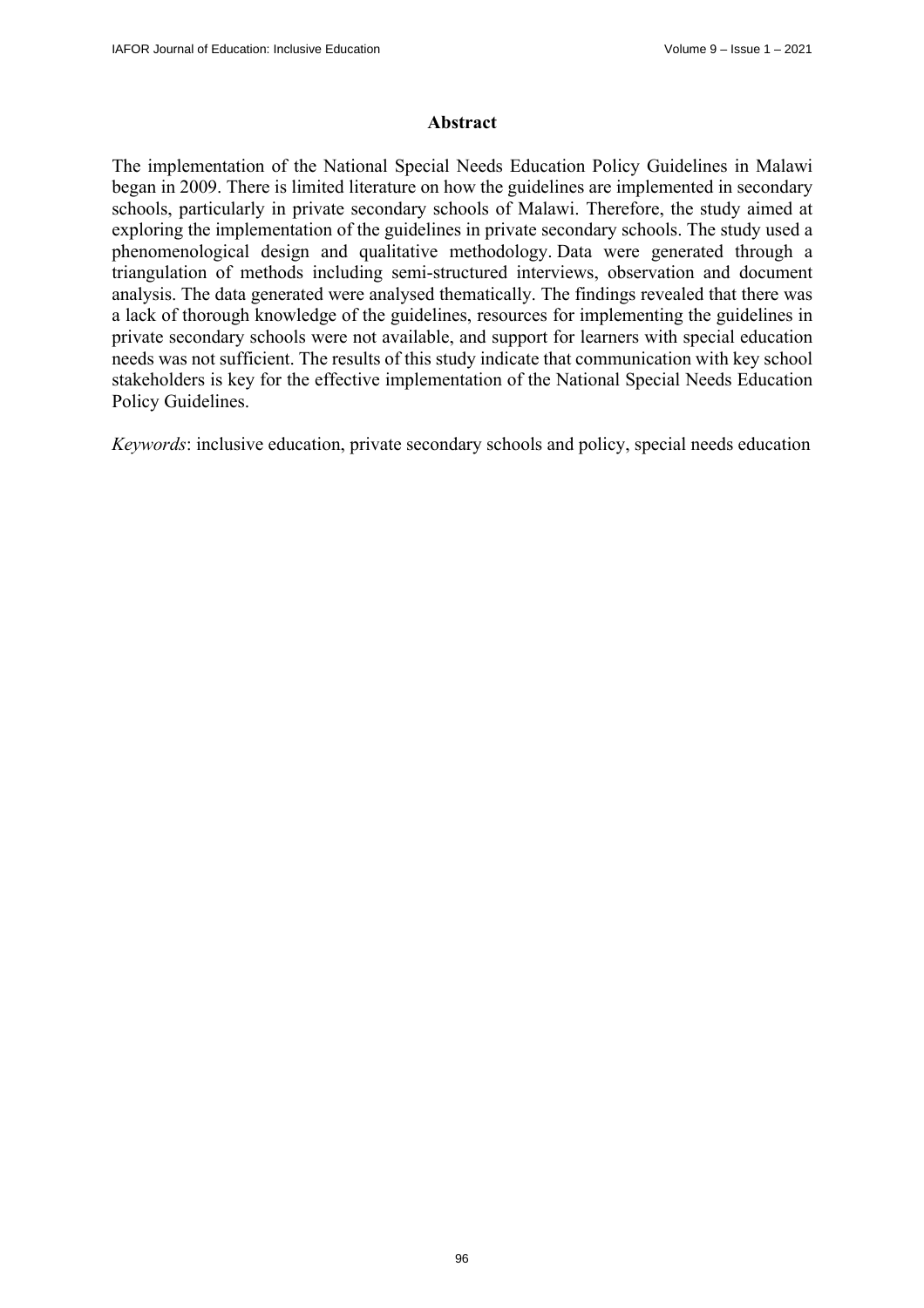Education is a human right for all people. To realise this right, Malawi has made a number of significant efforts. The National Special Needs Education Policy Guidelines (NSNEPG) have been formulated to guide the implementation of inclusive education (IE) at all levels of education. The government formulated the NSNEPG in 2009, which are aimed at regulating provision of education to learners with special education needs (SEN). This action by the government indicates that it values special needs education (SNE). Before the development of NSNEPG, Malawi had the National Special Needs Education Policy (NSEP) which was introduced in 2007. The NSEP provided a framework for SNE in Malawi (Ministry of Education [MoE], 2007).

The NSNEPG were developed to support the implementation of the NSEP (MoE, 2009). This is in tandem with global trends that advocate for implementation of inclusive education (IE). International legal frameworks such as the Salamanca Statement concerning SNE advocacy for IE (United Nations Educational, Scientific and Cultural Organization [UNESCO], 1994). The NSNEPG are meant to guide all stakeholders providing SNE (MoE, 2009).

The NSNEPG have six objectives. The first objective is to provide appropriate quality education and/or vocational training to all learners with SEN. Secondly, the NSNEPG are aimed at ensuring equitable access to education for all learners with SEN at all educational levels. Thirdly, the policy guidelines aim at providing education facilities with necessary provisions to support the education of learners with SEN. Another objective is to ensure that all education institutions create and provide supportive learning environments. Furthermore, the NSNEPG aim to increase provision of SNE services by all education stakeholders. In addition, the NSNEPG seek to improve co-ordination and networking among SNE stakeholders. The last objective is to provide standards and ethical practices to be adhered to in the provision of SNE services in Malawi (MoE, 2009).

In order to effectively guide the stakeholders of SNE, the NSNEPG have spelled out four major needs of learners with SEN. Learners with SEN need a conducive learning environment (the classroom should be well maintained, ventilated, effectively maintained and well equipped). The second need is modified teaching, learning and assessment resources. The content and ways of teaching must accommodate the needs of each learner. Another need of learners with SEN is specialised assistive devices such as hearing aids, wheel chairs, and others. The last need spelled out in the NSNEPG is regular medical check-ups (MoE, 2009).

The NSNEPG have three priority areas. The first priority area is referred to as access and equity. The policy under that section states that the MoE shall promote easy access to education at all levels for learners with SEN, eliminate the imbalances between learners with SEN and those without, put in place systems for early identification assessment and placement of individuals requiring SNE, bring awareness to the public about individuals with disabilities and their right to education and ensure that learners with SEN receive adequate care and support services. The objectives and strategies are outlined in the policy (MoE, 2009).

The second priority area is quality and relevance. It is stated that the Ministry of Education shall establish and maintain agreed minimum standards for the provision of quality education for learners with SEN and ensure that the national curriculum responds to the needs of learners with SEN. The third priority area is about governance and management. It is stipulated that the MoE shall ensure that SNE has a proper governance and management structure (MoE, 2009). The policy guidelines also contain implementation arrangements. They describe roles and responsibilities of various stakeholders such as teachers, MoE, and the Private School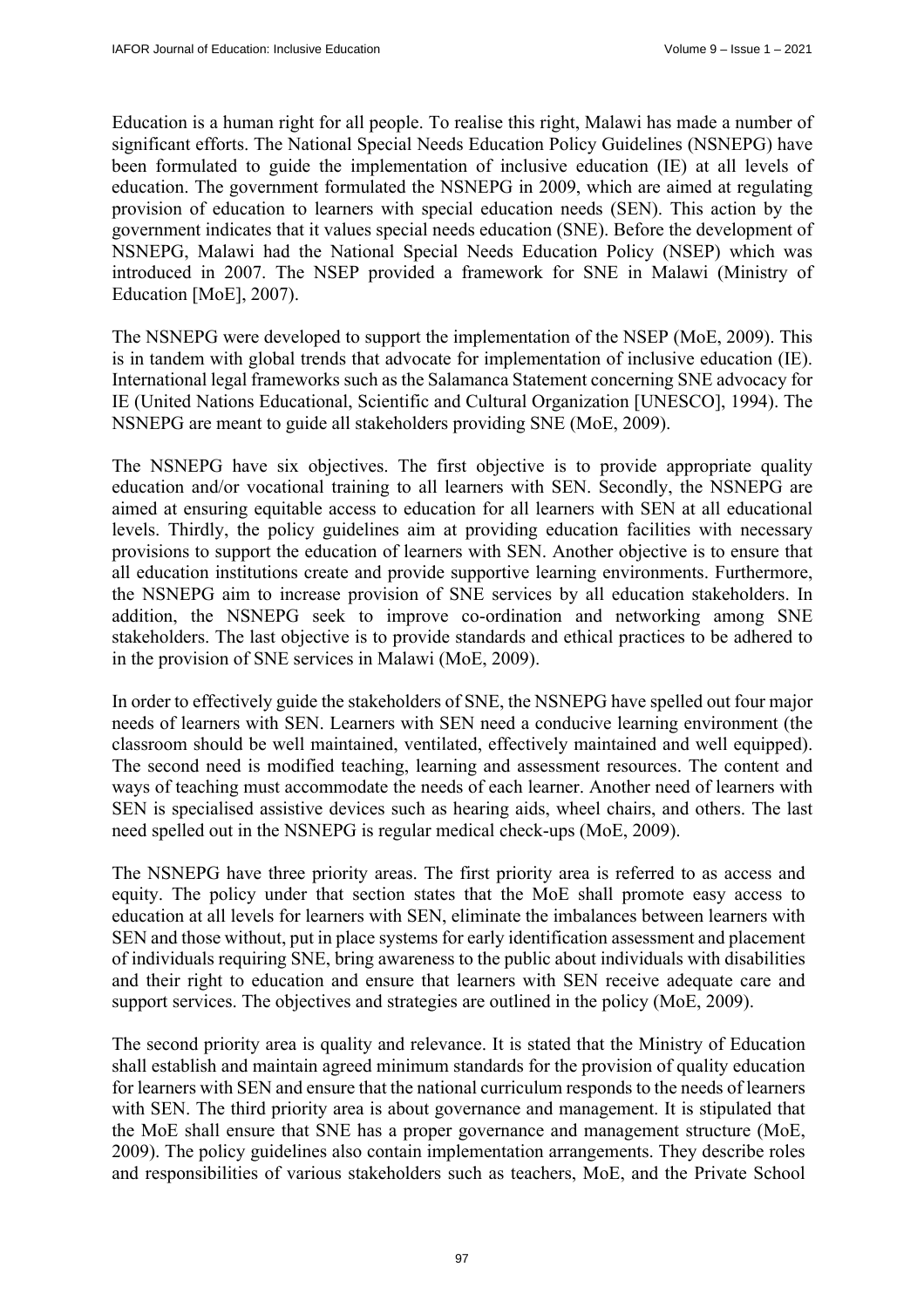Association. The policy guidelines have stipulated the roles of various stakeholders in provision of education of learners with SNE. The Ministry has been charged with the roles of providing policy guidance to all stakeholders on SNE, encouraging public and private institutions to establish libraries with instructional materials, SNE supervision and inspection, and developing tools for identifying learners with SNE. The Private Schools Association, which is a body that represents private schools in Malawi, has been given the role of complementing the government in provision of SNE (MoE, 2009).

#### **Historical Background of SNE in Malawi**

SNE in Malawi was started in the 1950s by faith-based organisations. They offered to help learners with visual and hearing impairments (Mwale et al., 2010). Mkandawire et al. (2016) noted that the government did not assume responsibility of educating children with SEN. Instead, religious organisations shouldered the responsibility. Research indicates that SNE was started by the Scottish and South African Evangelical Missionaries in Kasungu and Nsanje. It was in 1968 when SNE began at Montfort campus (Chavuta et al., 2008). Montfort College, which is found in Chirazulu district, performs the role of training learners with SEN and specialist teachers from Malawi and other Southern Africa Development Community countries (Mwale et al., 2010). Later on, the government began to assist the faith-based organisations with grants (Mwale et al., 2010).

### **Success in SNE Provision due to Policy Development**

The efforts in promoting SNE through policy development appear to have borne some fruits. There are some success stories. Enrolment for learners with SEN has increased. Resource rooms have been opened in regular schools (Mwale et al., 2010). The MoE also issued a directive that all of its institutions should have structures that are disability friendly (Mkandawire et al., 2016).

Another success is that Malawi has specific government structures looking into disability issues. Malawi has a Ministry of Gender, Youth, Disability and Welfare, and under this Ministry, there is a Department of Disability which looks into the issues of disability. Special education modules have been introduced in teacher training institutions of higher learning (Mkandawire et al., 2016). Further success has been the opening of the SNE Directorate in the MoE (Mwale et al., 2010).

#### **Background of Inclusive Education**

According to UNESCO (2009), IE is a process of strengthening the capacity of the education system to reach out to all learners. It is a key strategy to achieving "Education for All Goals" which were adopted in Jomtien, Thailand in 1990. It is based on the fact that education is a human right and it is a foundation for a just and equal society. The major support for IE was given at the World Conference on SNE in Salamanca, Spain 1994. More than 300 participants, representing 92 governments and 25 international organizations, attended the conference (UNESCO, 1994). They considered the fundamental policy shifts required to promote the approach of IE, thereby enabling schools to serve all children, particularly those with SEN (UNESCO, 1994).

The Salamanca conference concluded that SNE cannot advance in isolation, but rather by reforming the ordinary schools. IE is seen as an effort of preventing discriminatory attitudes, forming a welcoming society, creating an inclusive society and achieving education for all. It is also believed that IE is cost effective as it does not require construction of new schools accommodating learners with various special needs (UNESCO, 1994). The World Education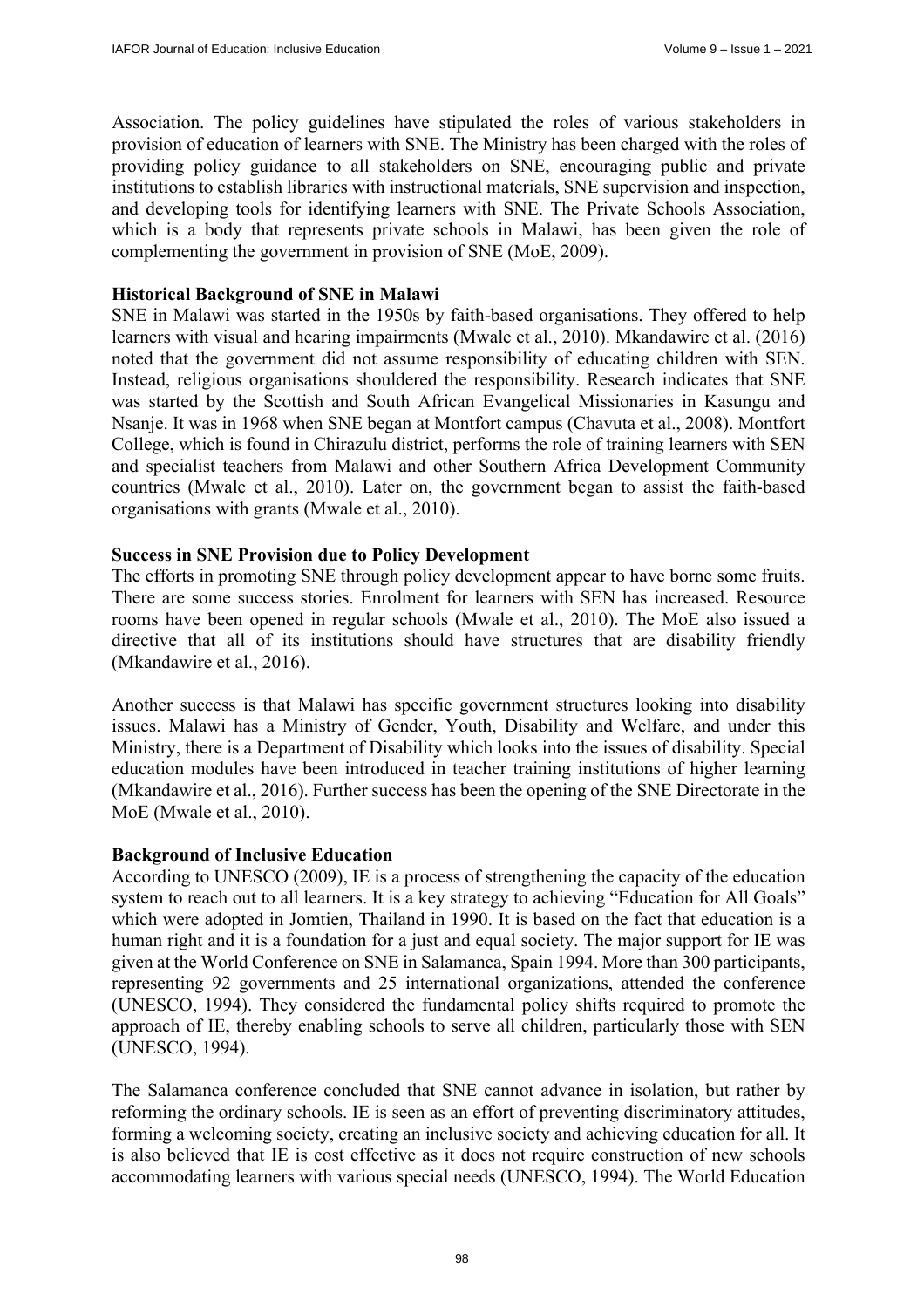Forum which took place in Dakar in 2000 was held to review the progress made on IE. The forum declared that education must consider the needs of the poor and disadvantaged including working children, nomads, ethnic and linguistic minorities, children, young people, adults affected by conflicts, HIV, hunger and poor health and those with disabilities and special learning needs (UNESCO, 2009). IE is a move towards trying to address the diverse needs of children. It involves changing the content, strategies, and structures. It is based on the conviction that education of all children is the responsibility of the regular education system (UNESCO, 2009).

One of many goals of SNE is to give students a chance to participate in the least restrictive environment so that they receive as much education as possible with students without disabilities (Mark et al., 2012, as cited in Mkandaire et al., 2016, p.13). When learners with SEN are given the required support in an inclusive setting, they are able to develop a more positive concept (Schmidt, & Cagran, 2008, as cited in Chavuta et al., 2008, p.17).

Inclusion is important as it encourages the school to review its structures, approaches to teaching, pupil grouping and use of support to enable the school to meet the diverse learning needs of all its pupils. It is regarded as political struggle against exclusive attitudes (Farrell, 2003).

This study focused on the implementation of NSNEPG in private secondary schools of Malawi. It was meant to guide the government and all stakeholders on how to include learners with SEN in education interventions. The guidelines have been made to promote inclusion of learners with SEN as a way towards attaining a more inclusive society, bearing in mind their existence in the schools. The rationale of the policy guidelines is to provide procedure on how government and other stakeholders can effectively mainstream learners with disabilities (MoE, 2009).

#### **Statement of the Problem**

Malawi has attempted to develop adequate policies and the legal environment for promoting and upholding the rights of people with SNE. Some of these policies include the National Special Needs Education Policy and the National Policy on the Equalisation of Opportunities for Persons with Disabilities among others. Although Malawi has relatively good policies on IE, most of the contents have not been fully implemented (Mkandawire et al., 2016). The education of those with SNE has not significantly improved since the policies were formulated. In addition, there is a critical shortage of literature on SNE (Munthali et al., 2013; Mkandawire et al., 2016). Previous studies (Ishida et al., 2017; Kamchedzera, 2010; Mwale et al, 2010) have been conducted to assess the implementation of SNE policies in public schools. The studies conducted in the public secondary schools have clearly highlighted that implementation of SNE and IE is a challenge in Malawi. The gap in literature from private schools represents a form of lack of inclusivity as private schools in Malawi have a different governing system from that of public schools. The results from public schools cannot adequately address SNE issues in private schools. Currently, it is not very clear what private schools are doing with respect to following government SNE policies. Similarly, there is little known about how private secondary schools implement the NSNEPG.

#### **Purpose of the Study**

The purpose of this study was to explore how private secondary schools in Zomba district (Malawi) implement the NSNEPG that advocate for IE.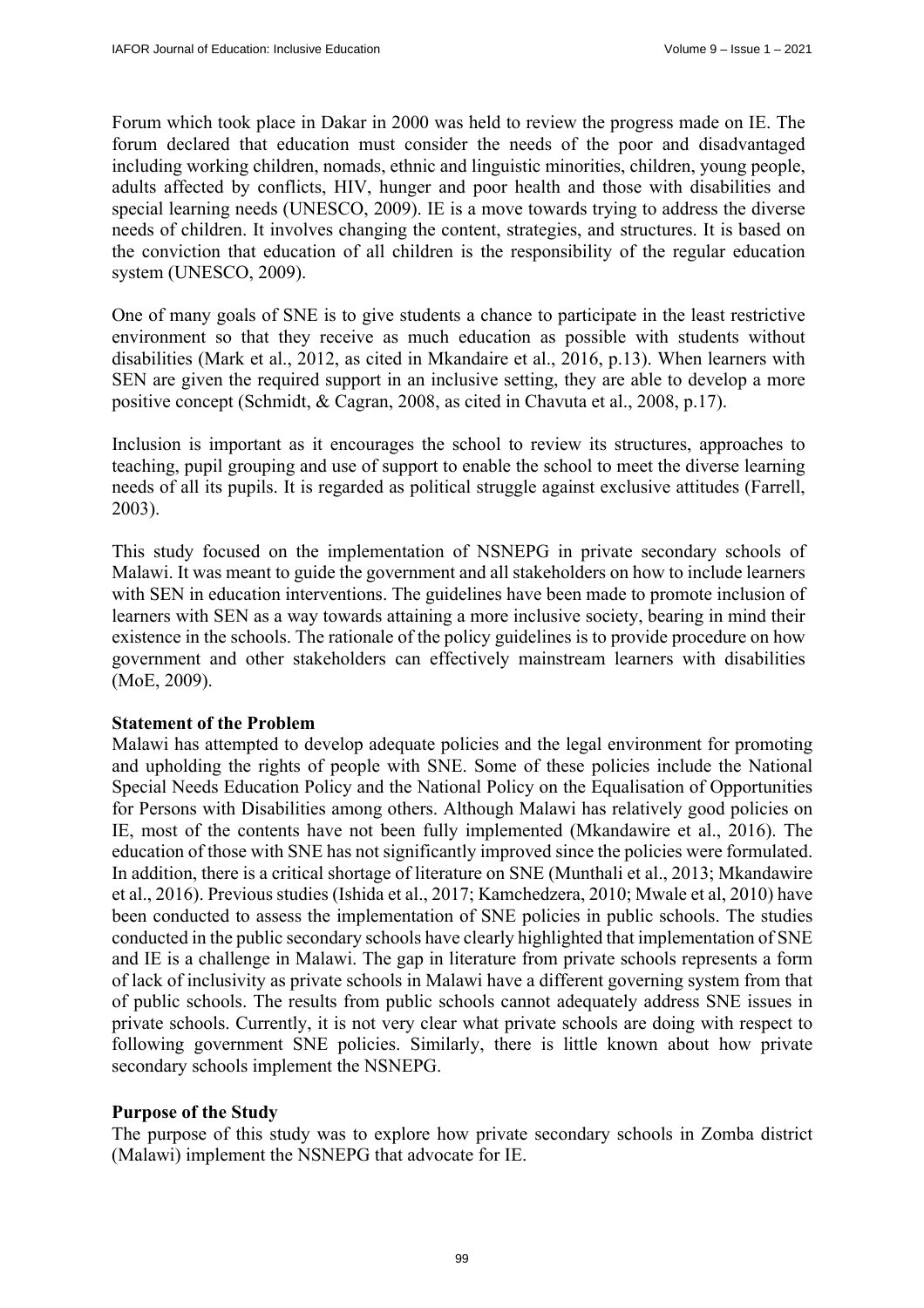## **Main Research Question**

How do private secondary schools implement the NSNEPG?

#### **Specific Research Questions**

- 1. What do the teachers in private secondary schools know about NSNEPG?
- 2. What resources do private secondary schools use for the effective implementation of the NSNEPG?
- 3. How do private schools support learners with SEN?
- 4. What factors affect the implementation of NSNEPG in private secondary schools?

### **Significance of the Study**

This study has attempted to contribute to the body of knowledge on SNE by filling the gap in literature on policy and practice regarding the implementation of NSNEPG in private secondary schools. This study further shows how private secondary schools in Malawi implement the NSNEPG.

Secondly, this study is significant because it provides information on the implementation of policies of SNE in the private sector. Specifically, this study has potential to inform policy makers and implementers on the necessary improvements that are required to support the implementation of NSNEPG in private secondary schools in the country.

## **Literature Review**

This study reviewed both local and international related literature on SNE and IE which helped to identify research gaps that this study was attempting to explore.

#### **International Standards and Frameworks that Advocate for IE and SNE Policies**

NSNEPG is a response to international standards and frameworks. It is a strategy that Malawi has formulated to fulfil its international obligations. The NSNEPG cannot be fully understood without first reviewing the international standards. The international standards and frameworks lay a strong foundation for NSNEPG and other SNE policies. One of the significant standards that Malawi has committed itself to is the Salamanca Statement and Framework for Action on SNE (UNESCO, 1994), which seeks to promote access to education for all learners with SEN. Principles were adopted reaffirming what was found in various legal instruments such as the Universal Declaration of Human Rights (UNESCO, 1994). Furthermore, other national instruments that promote education for all learners are the National Education Sector Plan (NESP) and Malawi Development Growth Strategy (MDGS) (Itimu & Kopetz, 2008).

#### **Knowledge of Special Needs Education and related Policies**

International findings on knowledge concerning SNE related policy slightly vary. A study done in Namibia revealed that some teachers lacked knowledge about inclusive education policy. This situation had been attributed to lack of training by the Ministry of Education on policy issues. Furthermore, the study revealed that some teachers had not even read the policy on inclusive education. This situation has led teachers to implement the policy in their own way. For instance, they made the learners with SEN sit in front so that they are able to see the chalkboard and enlarged letters for those who are short sighted (Hausika, 2017). Mantey (2014) affirms the Namibian findings in his study done in Ghana. The study established that teachers in the schools studied had limited or no knowledge of the Act for people with disabilities. Some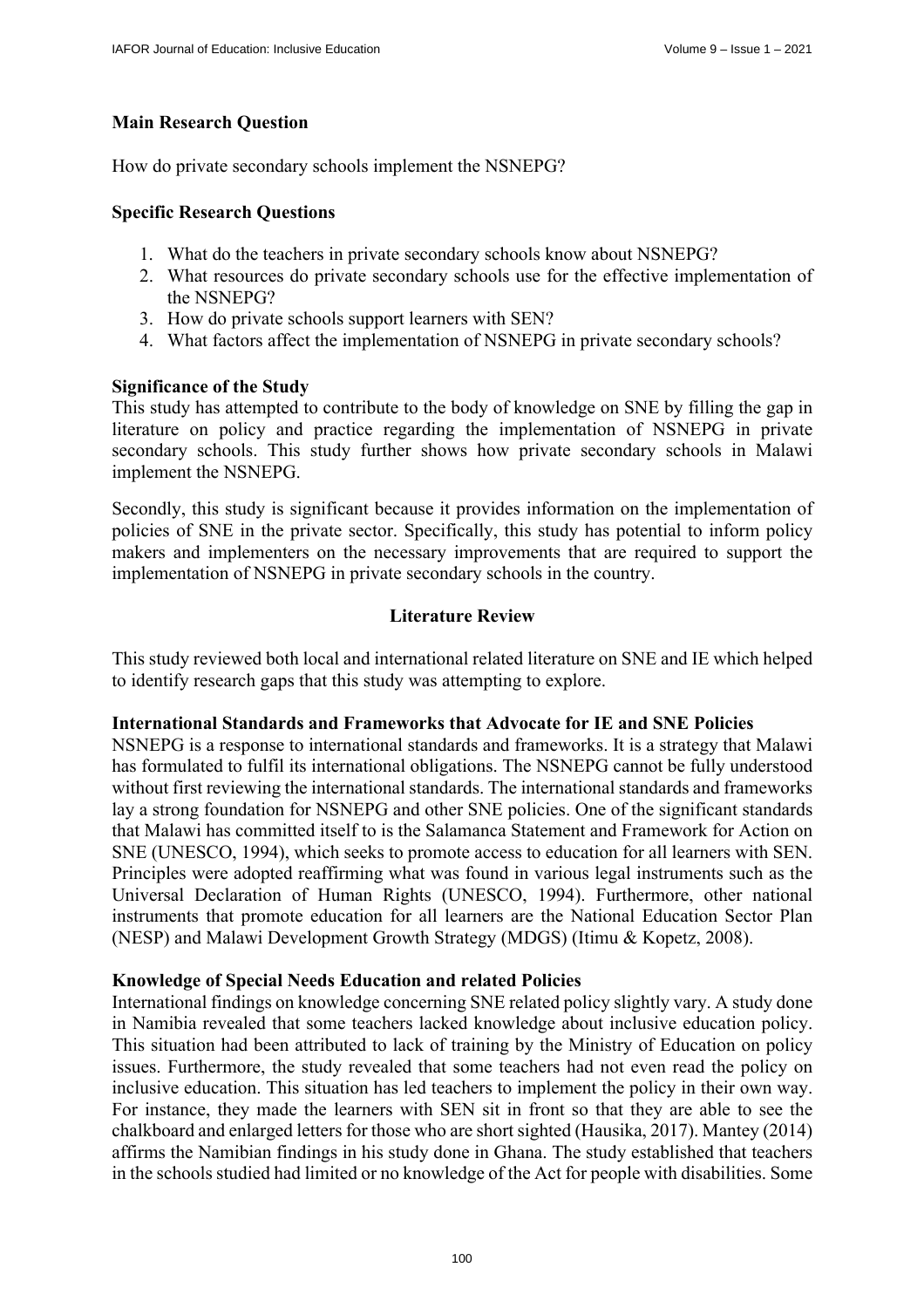did not know the details of the Act. Another study done in Tanzania by Pima (2012) observed that of the six teachers who were interviewed, only one knew the National Policy on Disability. The presence of one teacher out of six who were knowledgeable about the policy indicated some limitations in the implementation process. In the study by Pima (2012), it was pointed out that when policy stakeholders have not directly interacted with the policy statements themselves, the result is confusion and gaps in understanding of the phenomenon.

In Malawi, Mwale et al. (2010) found out that many teachers in Malawi were ignorant of the SNE policies. In the study by Mwale et al. (2010), it was further discovered that Primary Educaton Advisers and District Education Managers were exceptional as they demonstrated that they knew the policy by stating its strategies. This study was conducted in public primary schools in Malawi. This study left out the voices of secondary school teachers in private secondary schools.

Despite widespread lack of knowledge of SNE related policies, a study in Kenya by Muhombe et al., (2015), revealed a different scenario. It was found that a majority of the participants were aware of the SNE policy and believed that it was being implemented. Only 27.27% of the teachers who took part in the study indicated that they were not aware of the SNE policy framework. The authors observed that the policy is still in its early stage of implementation, with many of its contents yet to be implemented. From the literature reviewed, it shows that policy awareness is an issue in some countries in Africa including Malawi. However, the studies conducted did not include private schools.

#### **Suitable Resources for Implementing SNE Policies**

Farell (2003) outlined suitable resources for learners with SEN as follows: adaptive equipment, aids to learning and braille, journals and other publications and play games. Learners with SEN also need technologies to facilitate access and participation in the general classroom (Smith & Tyler, 2011). Learners with SEN also need hearing aids, sign language, picture boards, audio and other visual devices. These are important since children with SEN learn through hearing and touching. The other resource is mobility equipment such as wheelchairs. They help the child to move independently in his or her environment (Kirk et al., 2009, as cited in Pima, 2012, p. 20).

Apart from the resources outlined above, policy implementation needs human resources. Hausika (2017) had argued that the largest challenge to policy implementation is lack of training of teachers. Ukpepi and Opuwari (2019) argued that teachers are implementers of curriculum at any level of education. Hence there is a need for adequate staff to teach in an inclusive class. Furthermore, to meet the education needs of children with SEN, there is need for a special education teacher. Teachers need the support of special needs teachers to assist them in providing equal opportunities to students with SEN. Teachers of learners with SEN also need time for planning (Swarup, 2006).

Despite the significance of resources outlined above, it has been observed that inclusive schools in developing countries lack resources (Mariga et al., 2014). A study in Namibia revealed that schools lacked physical and human resources to implement inclusive education policy effectively (Hausika, 2017). Similarly, a study done in Zambia revealed that there was a lack of adequate resources for implementing the inclusion policy. Schools in the study lacked specialised support staff such as education psychologists, sign interpreters and braille experts. This situation was due to the lack of adequate funding for schools (Ngulube, 2016). A study done in Nigeria revealed that most teachers were not qualified and were not committed to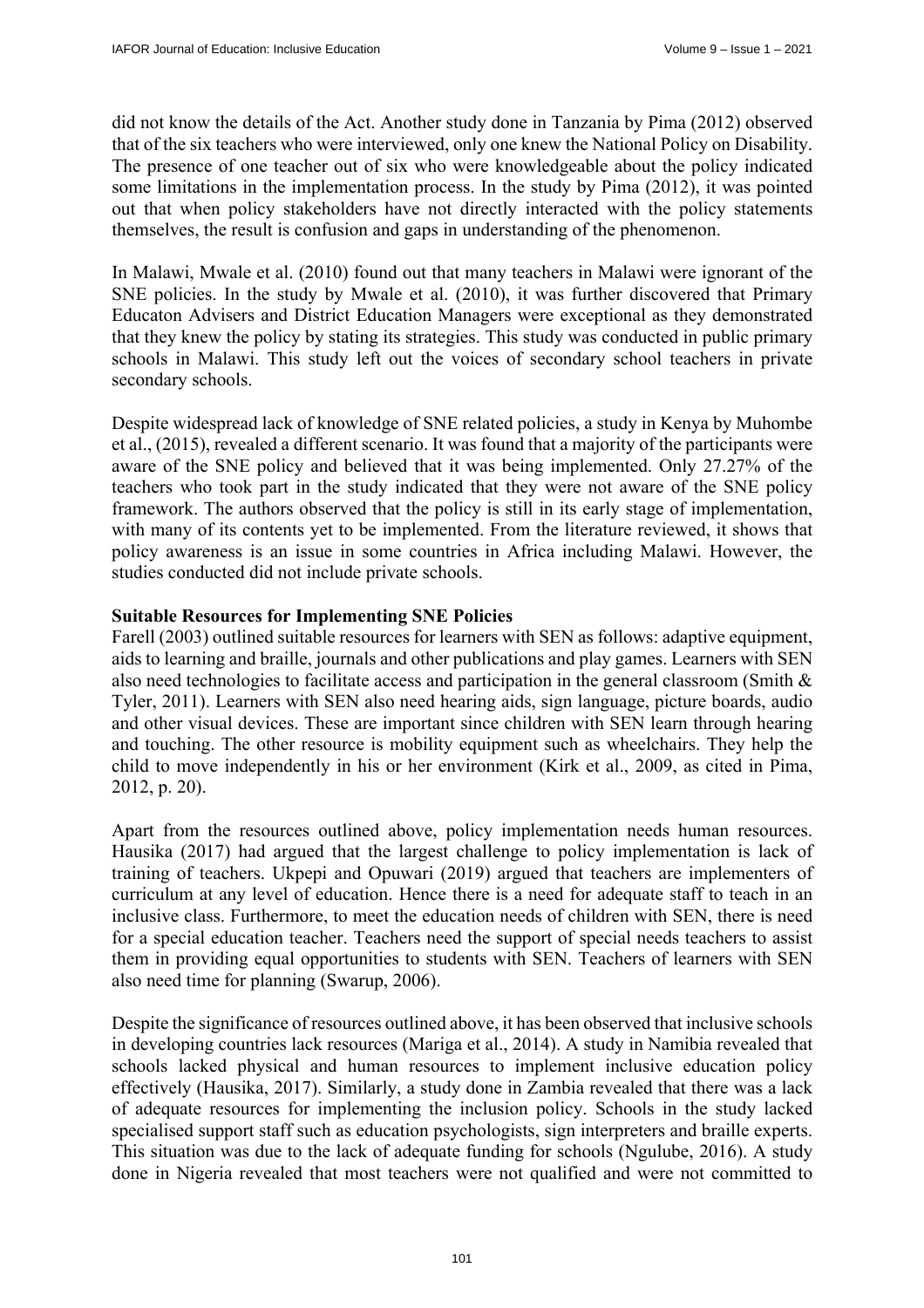achieving the goals of inclusive education (Ukpepi and Opuwari, 2019). Studies conducted in Malawi public schools by Banks and Zuurmond (2015) and Chataika et al. (2017) found out that schools were ill-equipped to meet the needs of the learners with disabilities.

## **Support for Learners with SEN**

The NSNEPG advocate for support for learners with SEN (MoE, 2009). Learners with SEN need support for them to reach their potential academically. In an inclusive class, teachers employ a number of strategies that enhance learning for all learners and provide specific support to those learners who experience barriers to learning (Walton et al., 2009).

Maathuis (2016) argues that in order to support learners with SNE, the teaching methods to be used should be those ones that encourage students to think and express their opinions. In an inclusive class, children learn through discovery and working together. Therefore, teachers also need to adjust the standard curriculum to the learning needs of the learners with SEN. Furthermore, learners with SEN need a clean environment. Maathuis (2016) further contends that the families and community should render similar support to learners with SNE.

According to Mariga et al., (2014), learners with SEN can also be supported by teachers through identifying the challenges the child experiences in learning and then drawing up a plan on how to overcome those difficulties. This is known as an Individual Education Plan (IEP). All students with SEN should therefore have an IEP started. The IEP should contain the strategies that have proved useful in helping the child to cope at school (Mariga et al., 2014). When teaching the learners with SEN, teachers should make their communication clear. They should be clearly seen by all pupils and stand closer to learners with SEN. This is necessary so that the learners with SEN can hear and see the teacher. The teacher should also project his/hervoice and repeat important messages (Mariga et al., 2014).

Studies indicate that support for learners with SEN is not enough in independent schools. For example, a study in South African private schools showed that support was not enough (Walton et al., 2009). A learner or a visitor who uses a wheelchair may find it difficult to access the independent schools of South Africa. Less than half of the Independent Schools of South Africa (ISASA) are accessible to learners who use a wheelchair (Walton et al., 2009). Findings from South Africa are similar to a Kenyan study conducted by Ireri et al. (2020). The schools studied were reported to have inaccessible buildings. There were physical barriers such as lack of ramps and wide doors; and this was making learning difficult and unsafe for learners with SEN. This was attributed to lack of regular monitoring and evaluation of school physical resources. Similar findings were found in Ghana by Mantey (2014). The study revealed that the buildings of the schools studied were inaccessible to those who use mobility devices. Learners needed personal assistance to get around the school. There were no specific toilets for children with disabilities in all the schools visited.

#### **Challenges Faced when Implementing IE and its Related Policies**

A number of studies indicate that the implementation of IE faces challenges. The challenges point at teachers not receiving any training on SNE. For example, in a study in Zimbabwe which sought to find the perceptions of teachers towards inclusion, it was discovered that teachers lacked competence on how to handle learners with disabilities. Teachers had complained that they had never been trained on how to handle pupils with different disabilities (Kurebwa, 2014).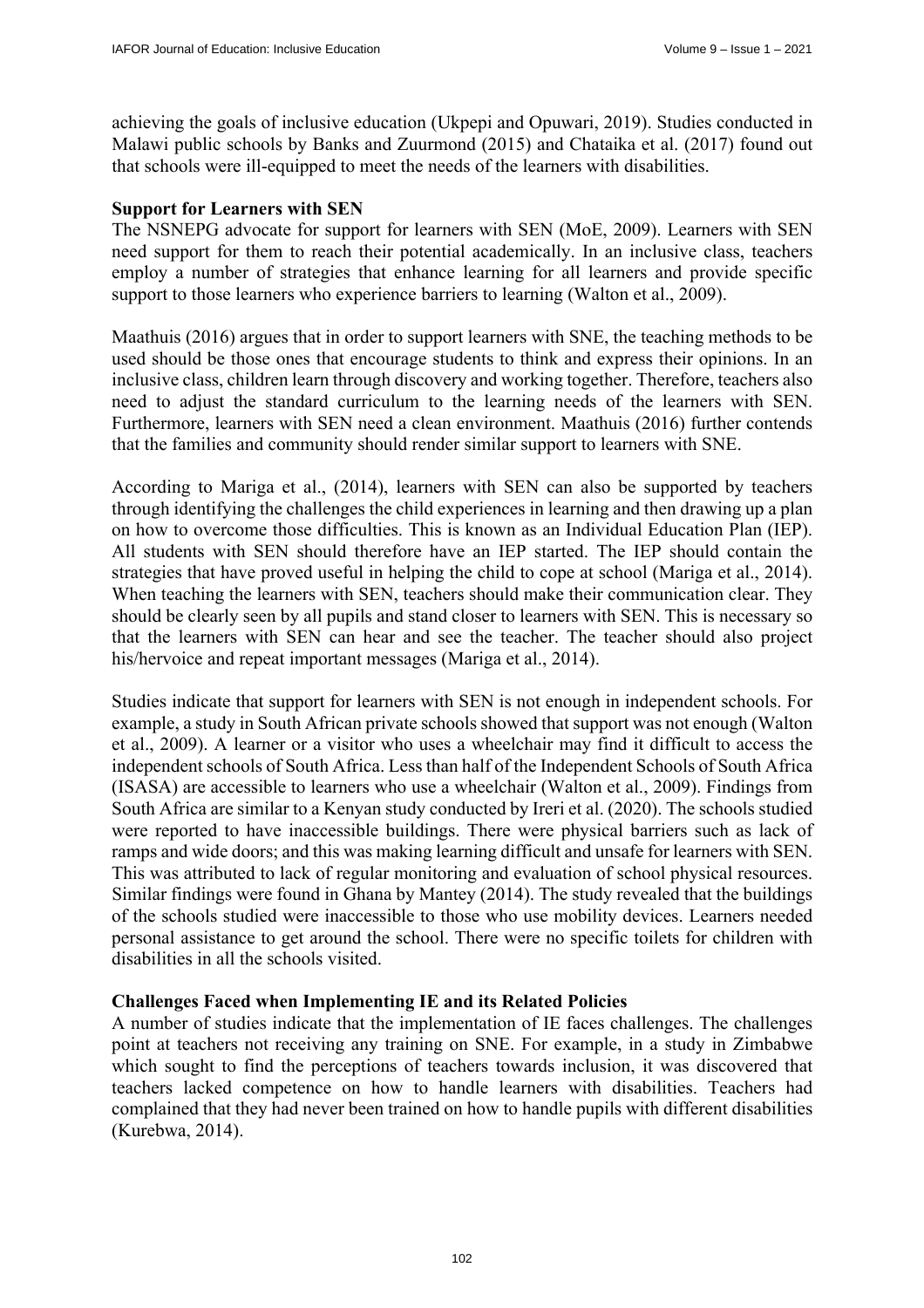Chavuta et al. (2008) conducted a baseline study in Malawi which showed that there was a lack of skills on the part of teachers as they were failing to provide adequate and relevant support to learners with disabilities. Lack of training was cited as a major challenge as it makes it difficult for the teachers to identify SEN and to teach in an inclusive manner.

Another challenge affecting the implementation of the SNE policies is lack of resources. The schools reported in most of the literature do not have enough specialised teaching and learning materials such as braille and resource rooms (Banks and Zuurmond, 2015; Chavuta et al., 2008; Munthali, 2011; Mwale, 2010; Udoba, 2014). Udoba (2014) observed that lack of resources is associated with budgetary constraints allocated to schools. A study conducted in the USA found that the average cost for educating a child with disability is 1.9 times the cost for educating a child without disabilities (Stubbs, 2008). The cost could be even higher in developing countries where it is even more difficult to reach all children in need of education regardless of disability. National budgets in developing countries, like Malawi, are often limited and families cannot always afford the cost of education (Stubbs, 2008).

In summary, studies conducted in public secondary schools have highlighted that implementation of IE is a challenge. However, studies to investigate the implementation of National Special Needs Education Policy in private schools in Malawi are limited. In light of the literature reviewed, it was necessary to do a study to understand how private schools implement the policy guidelines that advocate for IE.

This study was guided by the task model of policy implementation by Brinkerhoff and Crosby (2002). According to Brinkerhoff and Crosby (2002), there are a number of tasks under implementation that can be done once a policy has been adopted. The six strategic tasks are policy legitimisation, constituency building, resource accumulation, organisation design and modification, mobilising resources and monitoring progress and impact (Crosby, 1996). This theoretical framework was used to guide data collection as well as the analytical framework of the study.

## **Study Design and Methodology**

The study used phenomenology as its study design and a qualitative methodology to explore the implementation of the NSNEPG. Phenomenology is an approach to qualitative research that focuses on the commonality of a lived experience within a particular group (Creswell, 1994).

This study aimed at understanding the human lived experience of the teachers in private secondary schools (Lester, 1999). Lester (1999) contends that the aim of phenomenology is to identify phenomena and how they are perceived by the actors in a situation. The study involved detailed examination of the participants' life in the world (Smith & Osborn, 2007). Smith and Osborn further indicate that phenomenology is concerned with personal perception of an event and an object. The goal of this study was to describe the lived experiences of teachers in private schools based on the research questions (Streubert & Carpenter, 2003).

Qualitative research methodology studies the everyday life of different groups of people and communities in their natural setting (Bogdan & Biklen, 2007). This research design was ideal for the study since it aimed at understanding human lived experience of the teaching in private secondary schools (Lester, 1999). As such, this study followed private secondary school teachers in their work place and asked them to explain their everyday life in implementing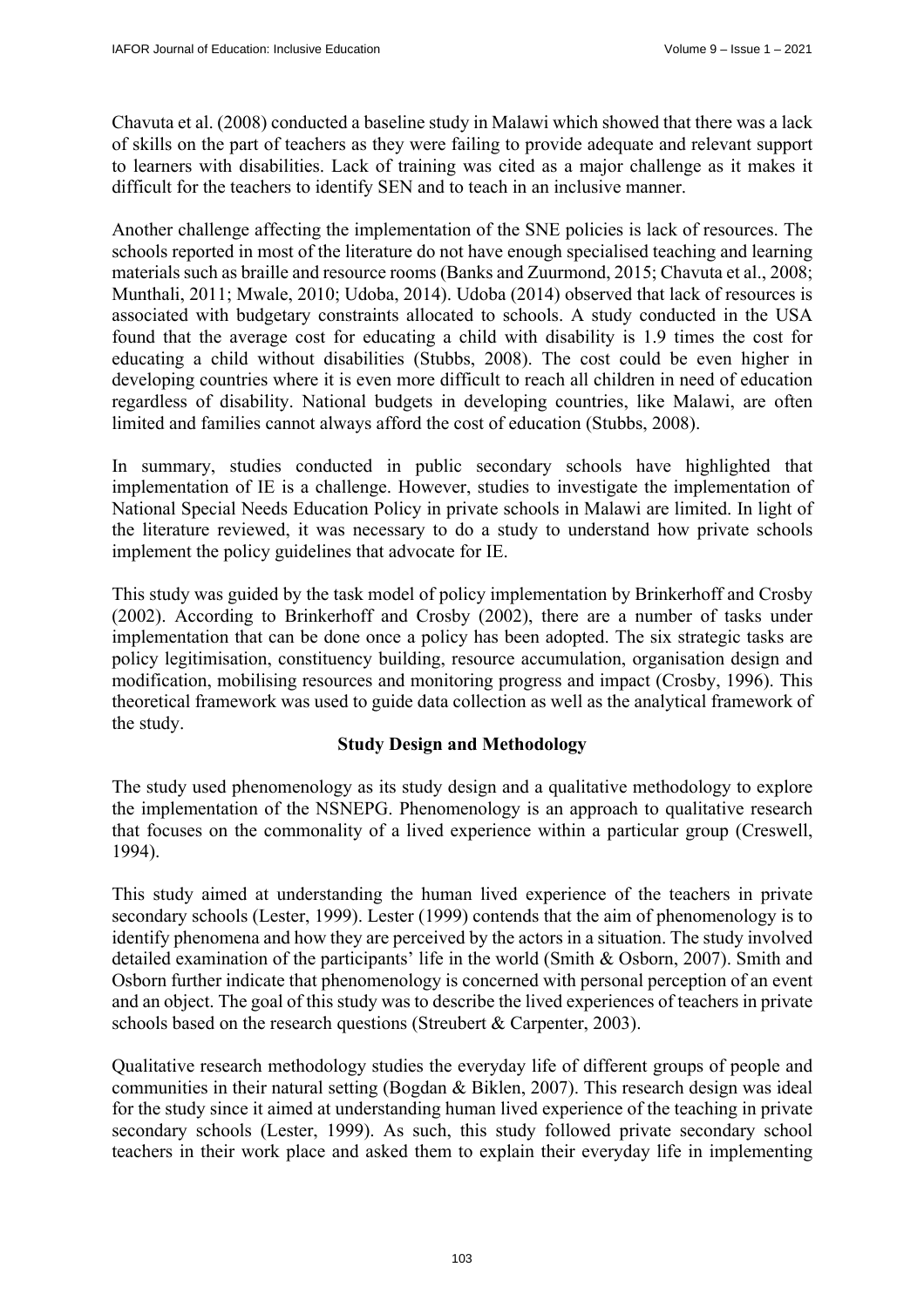NSNEPG. According to Myers (2009), qualitative research is designed to assist researchers understand people and their social and cultural context.

### **Sampling**

This study used a non-probability sampling method called purposive sampling (Kothari, 2004). Purposive sampling is selecting participants of a study based on their anticipated richness and relevance of information in relation to the research questions (Yin, 2011). Through purposive sampling, four private schools, four Head teachers and sixteen teachers were identified. The schools were selected purposively because they had learners with SEN and therefore, they were valuable sources of relevant and rich information about implementation of the NSNEPG. The headteachers of the schools were therefore automatically included in the sample. The teachers who took part in this qualitative study were those who could provide the necessary information because they had learners with SNE in their classes. Table 1 shows details of the study sample:

| Name of school | <b>Head Teachers</b> | <b>Teachers pseudonyms</b>            |  |  |
|----------------|----------------------|---------------------------------------|--|--|
|                | pseudonyms           |                                       |  |  |
| A              | <b>HTI</b>           | (i) Mr Mtedza<br>(iii) Mr Mbewu       |  |  |
|                |                      | (ii) Mr Chimanga<br>(iv) Mr Mbatata   |  |  |
| B              | HT2                  | (i) Mrs Makaka<br>(iii) Mrs Bowa      |  |  |
|                |                      | (ii) Mr Nandolo<br>(iv) Mr Kapinga    |  |  |
| $\Gamma$       | HT3                  | (i) Mr Mapira<br>(iii) Mr Sapanga     |  |  |
|                |                      | (ii) Mr Mabilinganya<br>$(iv)$ Mr Eng |  |  |
| D              | HT4                  | (i) Mr Mango<br>(iii) Mr Masuku       |  |  |
|                |                      | (ii) Mr Tomato<br>(iv) Mr Kamba       |  |  |

|  |  | Table 1: Sample of this Study |  |  |
|--|--|-------------------------------|--|--|
|--|--|-------------------------------|--|--|

## **Data Generation Methods**

The first data generation method was document analysis. Document analysis is the study of human recorded communications such as books and websites (Babbier, 2010). Document analysis in this study was important because it provided background information and contextualised this research (Bowen, 2009). The documents that were analysed in this study were the international standards on SNE and the NSNEPG.

The second data generation method was semi-structured face to face interviews. The interviews were conducted using an interview guide made up of open-ended questions (Brikci &Green, 2007). The study interviewed sixteen teachers and four head teachers individually. Semistructured face to face interviews were used in the study because it is a quick method to collect rich data directly from the participant. An interviewer can probe deeper into the situation. One does not only adhere to the detailed interview guide. Furthermore, semi-structured interview gives the interviewer an opportunity to rephrase or elaborate the question (Kajornboon, 2004).

The study used observation to triangulate the interview data. Observation helped in seeing how the study participants actually behave in class with learners with SNE. The data generated was used to verify information provided during the face-to-face interviews Hancock et al., 2007; (Kajornboon, 2004). This study observed teachers in the classrooms and the school environment. Twelve lesson observations were conducted in each of the four schools that participated in the study. At this time, it was felt that saturation was reached and no new data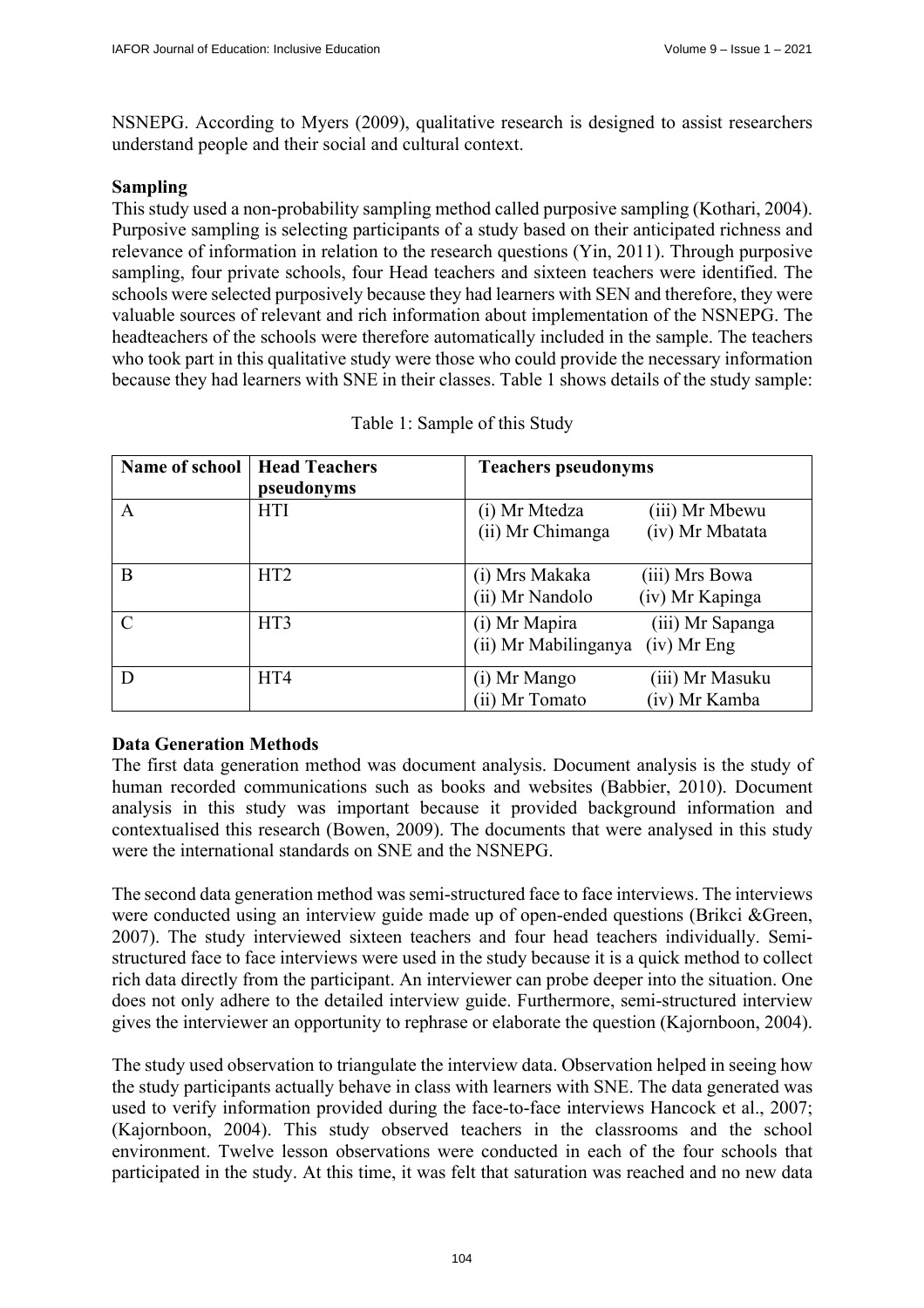was being generated. The strength of the observation method is that subjective bias is eliminated. The information generated is not complicated by either past behaviour or future attitudes, it gives first-hand information and it is independent of the respondent's willingness to respond (Burgess, 1982).

### **Ethical Considerations**

As a researcher, there was an obligation to respect the rights, needs and values of the study participants (Cresswell, 2003). They were assured of their right to participate freely (Brikci & Green, 2007). Participants were not forced to participate in the study. They first signed an informed consent to participate in the study. To ensure confidentiality and anonymity, the names of the participants have not been used in this study. Pseudonyms have been used to protect the identity of the study participants (Brikci and Green, 2007)

### **Data Analysis**

Data was analysed thematically. The data analysis was guided by the research questions and the theoretical framework of the study in relation to previous related literature. Data analysis proceeded through six phases: familiarisation with the data, coding, codes sorted into potential themes, constructing themes, naming themes, and reporting (Braun & Clarke, 2006).

### **Findings and Discussion**

The findings of this study are presented based on the five themes which emerged from the analysis of data from the four specific research questions, namely: knowledge of policy, resources for effective implementation of the NSNEPG, support given to learners with SEN and factors affecting the implementation of the NSNEPG.

## **Knowledge of the Policy**

The findings of the study revealed that the nine teachers from private secondary schools who took part in this study lacked knowledge of the NSNEPG. Mr Mtedza gave the following response when asked if he was aware of the policy:

*I have never heard about this policy; this is my first time to hear about it (Mr* Mtedza).

For the teachers who admitted that they had knowledge of the NSNEPG, it was found out that they did not know the details of the NSNEPG. Teachers and head teachers, who had heard about the policy, heard it through TV, radio, friends and workshops about SNE, and not about the specifics of NSNEPG. All the four private secondary schools that took part in this study did not have the policy document in their school.

The findings of this study concur with the finding of another study conducted in public primary schools by Mwale et al. (2010). It was found that teachers did not have knowledge of SNE policies. The study also found that although some teachers were aware of the policies, they were unable to state the policy contents. Lack of knowledge of the policy indicates that the policy cannot fulfil task two of constituency building of the theory by Brinkerhoff and Crosby (2002). The effectiveness of a policy depends on how it is disseminated and understood by its stakeholders (Ntombera, 2006, as cited in Pima, 2012, p.16). In order to implement a policy, people need to understand the content (including definitions and key terms) of the policy. If people do not understand the contents of a policy, implementation becomes a challenge. This was found to be true with other education policies in Malawi such as repetition, pregnancy and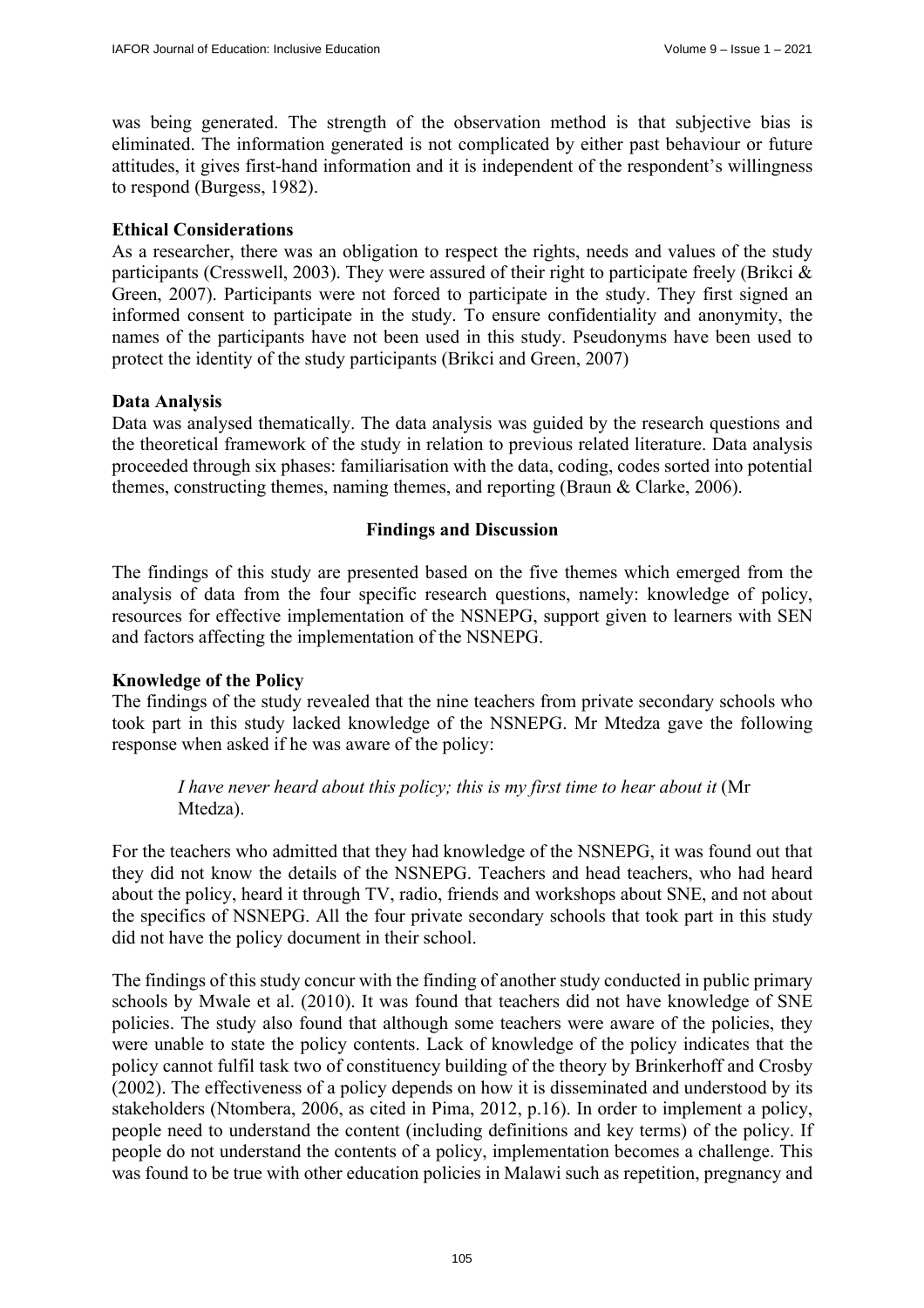teacher-ratio policies (Wolf et al., 1999). For the NSNEPG to be known by their stakeholders there is a need to fulfil task number two of policy implementation developed by Blinkerhoff and Crosby (2002). The task involves constituency building.

#### **Resources for Effective Implementation of the NSNEPG**

The private secondary schools studied lacked special resources required for the implementation of the NSNEPG. This was reported by all the sixteen teachers. Mr Sapanga had this to say:

*We do not have resources. This is a private school. There is shortage of resources. We just improvise* (Mr Sapanga)*.* 

All the four schools lacked assistive devices which is one of the needs of learners with SEN (MoE, 2009). The books were not modified in any way: they had a regular font size of twelve. It was observed in school B that the learners with albinism placed their books close to their eyes when reading. Furthermore, none of the four private schools visited had resource rooms. In addition to that, the four schools did not have sporting grounds in a condition supportive for learners with SEN.

Apart from the special resources for learners with SEN, there is also a shortage of general resources such as books. For the teachers who teach literature, it is a great challenge. This makes it difficult for learners who may need to have the book in their hands to understand.

The findings on resources by this study do not come as a surprise. The findings are consistent with a study in public schools of Malawi. It was found out that lack of resources for learners with SEN is a major challenge affecting implementation of SEN policies (Mwale et al., 2010).

Observations confirmed what emerged out of the interviews. Both classroom and school observation showed that the schools did not possess any special resource specifically for learners with SEN. Blackboards being used in the four private schools studied were not disability friendly. They were faint and unclean such that those with visual difficulties found it difficult to see what was written on the chalk board. The library did not have visual impairment friendly books and those that correspond to the secondary school curriculum.

The unavailability of resources for implementing is working against the task model of policy implementation by Crosby (1996) which was used in this study. The third strategic task of the model is resources accumulation. This involves securing funds. To implement a new policy, human, technical and financial resources must be set aside (Crosby, 1996). The theory of Brinkerhoff and Crosby (2002) recognises the need for resources for successful implementation of a policy.

#### **Support Given to Learners with SEN**

The four private secondary schools were providing support to learners with SEN in the following ways: offering extra teaching, changing sitting plan and modifying assessment. Mrs Makaka had this to say:

*If I know that a student has a problem, I allow him or her to sit in front where he can see. This occurs when the learners with SEN have been identified* (Mrs Makaka).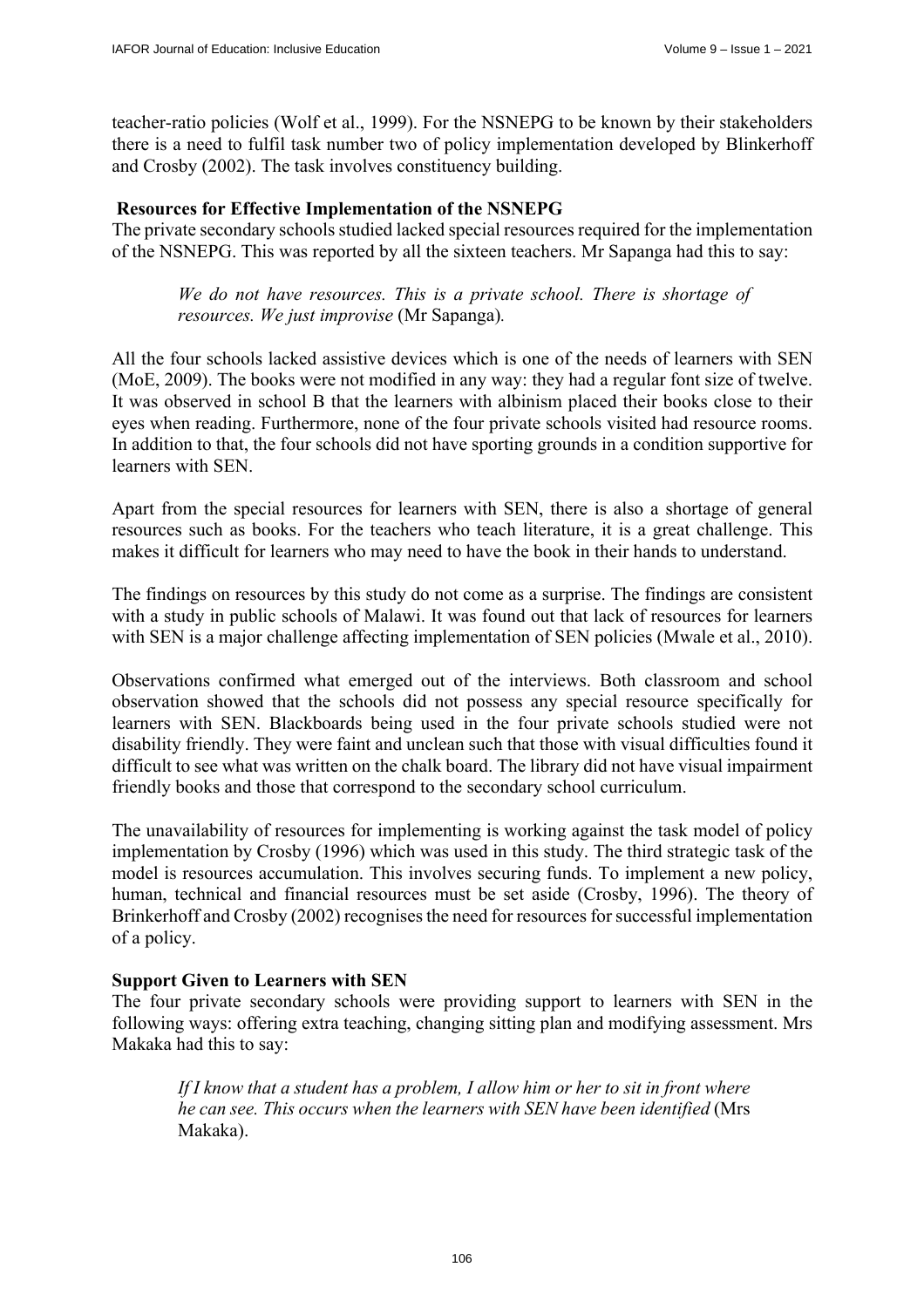Lesson observations revealed that all 12 teachers who were observed used the question-andanswer method and lecture method. Hayes and Bulat (2017) argued that teachers should use multiple strategies to present content to learners with SEN. These strategies include case studies, role play, group work and peer learning.

The evidence from the school observation showed that little support is being provided to the learners with SEN in the four schools studied. The school buildings, beginning from the administration, classrooms, library, laboratory and toilets, had no ramps for easy mobility by learners with physical impairments. The toilets in all the four schools studied were inaccessible for learners with physical impairment.

Another study in Malawi also indicates that there is lack of suitable resources to support learners with SEN. In a study conducted by Chavuta et al. (2008), it was revealed that schools lacked friendly infrastructure such as classrooms and sanitation facilities. It was reported that most schools had steps and were without ramps to ease the mobility of learners with SEN to and from the classrooms.

The findings of this study are consistent with several other studies from outside Malawi which indicate that support for learners with SEN is not enough in private schools. For example, a study done in South African private schools showed that support was not enough (Walton et al., 2009). This is an issue of concern as it affects access and quality of education for learners with SNE.

Findings of this study in this section suggest that the four private schools in this study have not fulfilled task number four of the theoretical framework guiding this study. Task number four of Brinkerhoff and Crosby (2002) indicates that the implementation of any new policy is more likely to cause changes in the implementing organisation. The private secondary schools in this study did not make the required changes for the implementation of the NSNEPG.

#### **Factors Affecting the Implementation of the NSNEPG**

The study has found that the following factors are affecting the implementation of NSNEPG in the four private schools: lack of resources, failure to identify learners with SEN, lack of coordination between teachers and parents, lack of commitment from school directors and teachers, frequent changing of teachers, increased work load and lack of monitoring of the NSNEPG.

#### **Conclusion**

The study results show that nine of the sixteen teachers in this study in the four private secondary schools lacked knowledge of the NSNEPG. Seven teachers indicated that they "had heard" about the NSNEPG. However, these teachers heard about the NSNEPG through unofficial means such as media and friends. Although they had heard about the NSNEPG, it emerged that the teachers did not know the contents of the NSNEPG in detail. Yet it is stipulated in the policy that the MoE should provide policy guidance to all stakeholders. This finding represents a serious communication problem "when policy hits the ground". The lack of adequate knowledge of the NSNEPG by teachers is a serious barrier to promotion of IE and to implementation of SNE.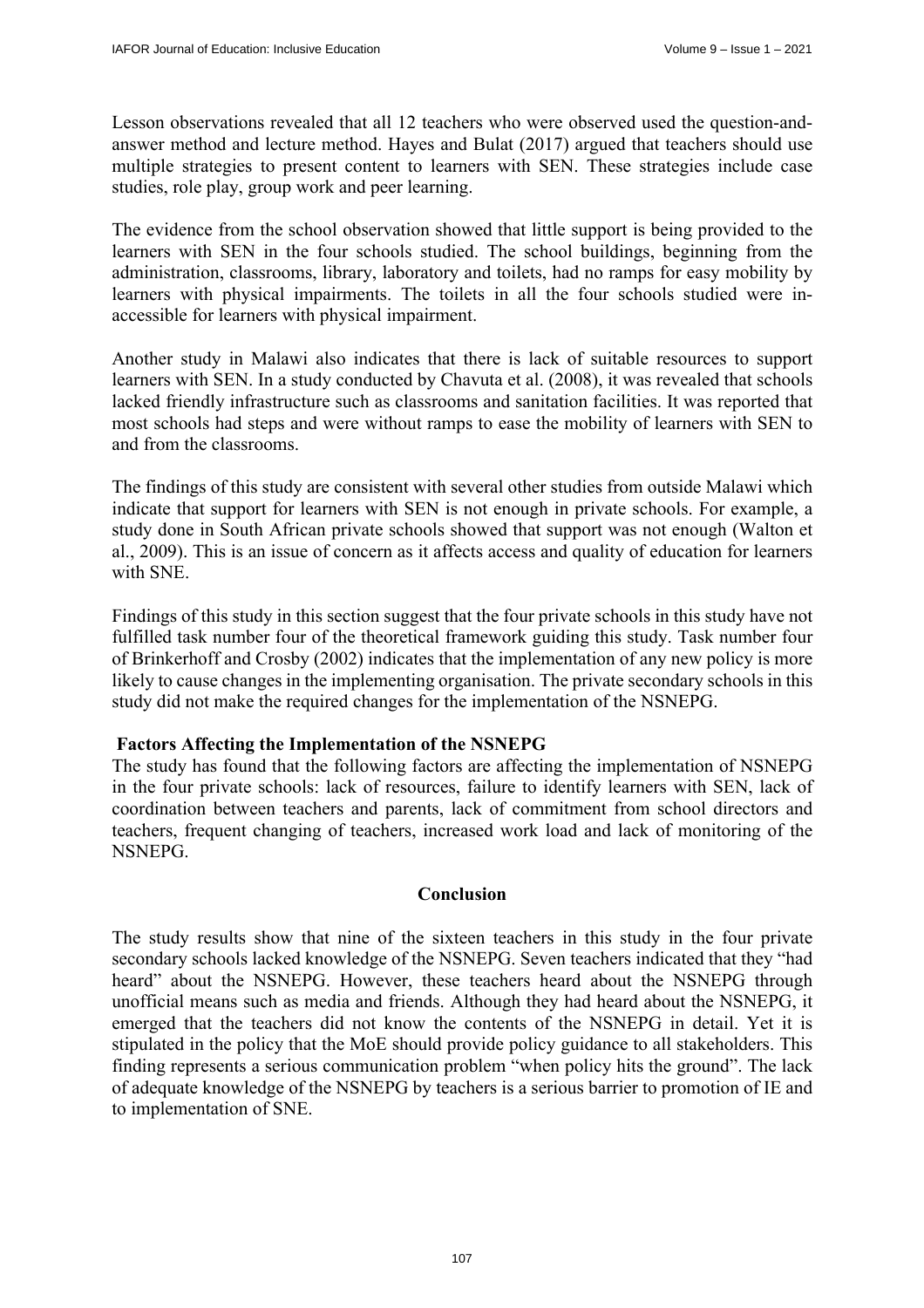The findings of this study from the four private schools shed light on how private schools are performing in terms of implementing government policies on special needs. The findings reveal that the private schools are not following government policies on SNE.

The study findings reveal that the four schools in the study have not fulfilled the tasks model of implementing a policy as developed by Brinkerhoff and Crosby (2002), which was the analytical framework of the study. According to the tasks model, to implement a policy, there is need for gathering support for a new policy and accumulation of resources, the organisation implementing the policy has to be modified, putting the policy into action and monitoring progress and impact. However, the findings reveal that there was little support for the NSNEPG, the four schools did not have resources for implementing the NSNEPG. Furthermore, the schools did not modify their practices and environment. Consequently, the NSNEPG was not put into full implementation.

## **Recommendations**

In light of the findings of this study, the researchers would like to make the following recommendations:

Firstly, the government should sensitise private school stakeholders (including Headteachers, teachers and learners) about the NSNEPG in order to increase knowledge of the policy. School based in-service training can be utilised for this under the guidance of education experts to support schools. Other means of sensitisation can include use of media through jingles and radio programmes.

Secondly, the government must monitor the implementation of the policy especially in privately run schools. Routine inspection of schools must include finding out how schools are doing in relation to national policies on SNE.

Thirdly, private schools themselves should take a leading role in supporting learners with SEN. They should be able to buy some of the materials needed to effectively assist learners with SEN.

Lastly, the government should include private schools in its SNE programs. When the government organises special needs workshops, private schools should be fully involved.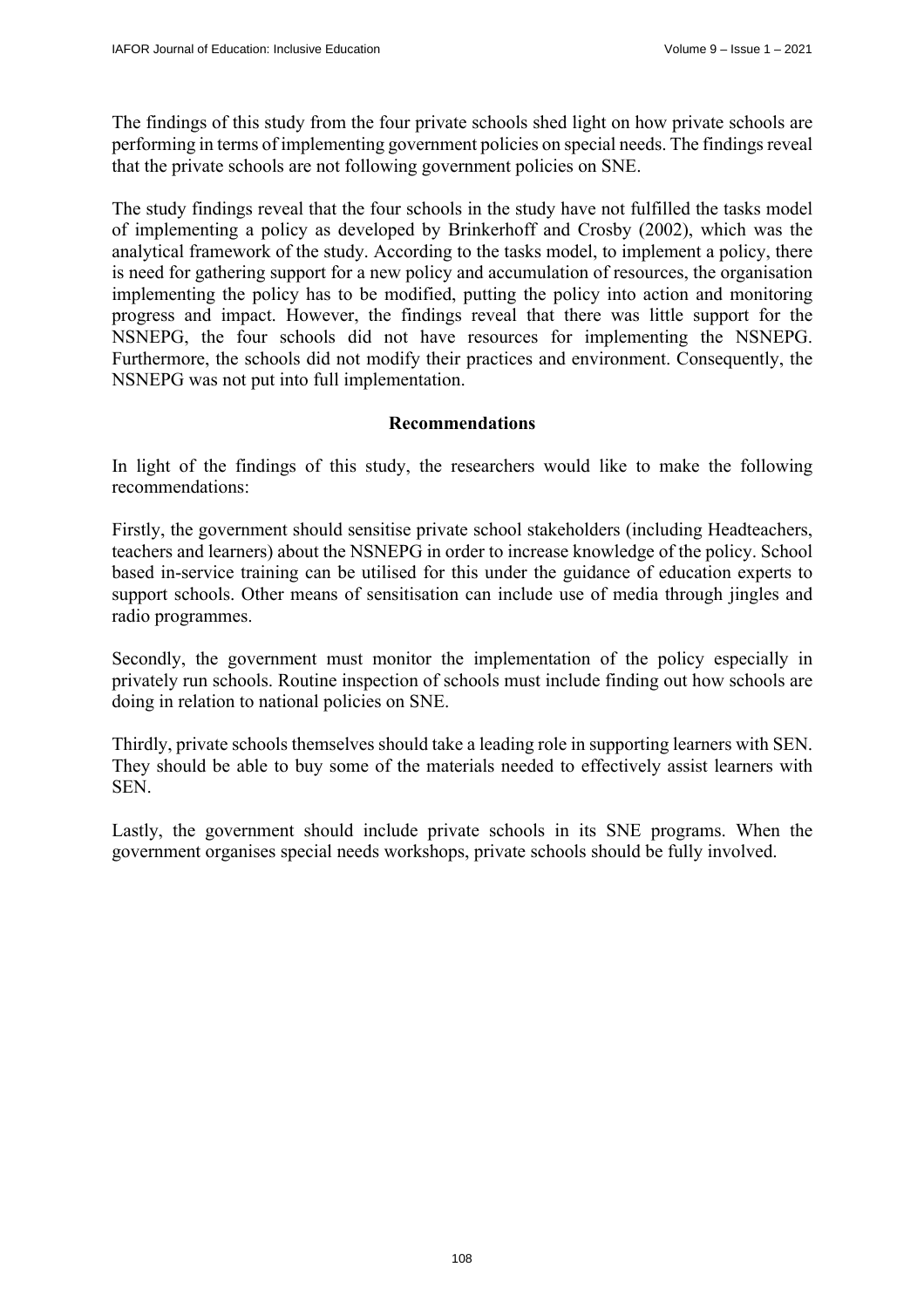## **References**

- Babbier, E. (2010). *The practice of social research* (12th ed.). Cengage Learning.
- Banks, L.M., & Zuurmond, M. (2015). *Barriers and enablers to inclusion in education for children with disabilities in Malawi*. Norwegian Association of Disabled. [https://www.lshtm.ac.uk/sites/default/files/2019-06/Barriers-enablers-inclusion-](https://www.lshtm.ac.uk/sites/default/files/2019-06/Barriers-enablers-inclusion-Bogdan)
- [Bogdan, R.](https://www.lshtm.ac.uk/sites/default/files/2019-06/Barriers-enablers-inclusion-Bogdan) C., & Biklen, S. K. (*2007*). *Qualitative research for education*: *An introduction to theory and methods.* (5th ed.) Pearson Education.
- Bowen, G. (2009). Document analysis as a qualitative research method*. Qualitative Research Journal. 9* (2), 73–75.<https://doi.org/10.3316/QRJ0902027>
- Braun, V., & Clarke, V. (2006). Using thematic analysis in psychology. *Qualitative research in psychology*, 3(2), 77–101.<https://doi.org/10.1191/1478088706qp063oa>
- Brinkerhoff, D., & Crosby, B. (2002). Managing policy implementation. *Managing policy reform: Concepts and tools for decision-makers in developing and transitioning countries* (pp. 17–50). Kumarian Press.
- Brikci, N., & Green, J. (2007). *A guide to using qualitative research methodology.* [http://hdl.handle.net/10144/84230.](http://hdl.handle.net/10144/84230)
- Burgess, R. G. (1982). *Field research A sourcebook and field manual.* George Allen and Unwin. <https://doi.org/10.1177/144078338402000325>
- Chavuta, A., Itimu-Phiri, A., Chiwaya, S., Sikero, N., & Alindiamao, G. (2008). *Montfort Special Needs Education College and Leonard Cheshire Disability International.* IE Project, Shire Highlands Education Division *–* Malawi Baseline Study Report. [http://www.eenet.org.](http://www.eenet.org)
- Chataika, L., Kamchezera, E. T., & Nsephere, N. (2017). An exploration of the challenges faced by regular primary school teachers in planning instructional strategies for inclusive classrooms*. African Journal of Special and Inclusive Education, 2*(1) (2017) 12–21. [https://www.mzuni.ac.mw/cie/2017\\_issues.html](https://www.mzuni.ac.mw/cie/2017_issues.html)
- Creswell, J. (1994). *Research design: Qualitative and quantitative approaches*. Sage.
- Creswell, J. (2003). *Research Design: Qualitative, Quantitative, and Mixed Methods Approaches*. Sage.
- Crosby, B. (1996). *Organizational dimensions to the implementation of policy change.*  Agency for International Development Project #936-5470.
- Farrell, M. (2003*). Understanding SEN: A guide for student teachers*. Routledge Falmer.
- Hausika, R. (2017). *Evaluating the effectiveness of the implementation process of the inclusive education policy in two schools in the Kavango East Region in Namibia* (Master's Thesis, Stellenbosch University).<https://scholar.sun.ac.za>
- Hayes, A. M., & Bulat, J. (2017). *Disabilities inclusive education systems and policies guide for low- and middle-income countries.* RTI Press Publication No. OP-0043-1707. <https://doi.org/10.3768/rtipress.2017.op.0043.1707>
- Ireri, B., King'endo, M., Wangila, E., & Simon, T. (2020). Policy strategies for effective implementation of inclusive education in Kenya. *International Journal of Educational Administration and Policy Studies 12*(1), 28–42. <https://doi.org/10.5897/IJEAPS2019.0622>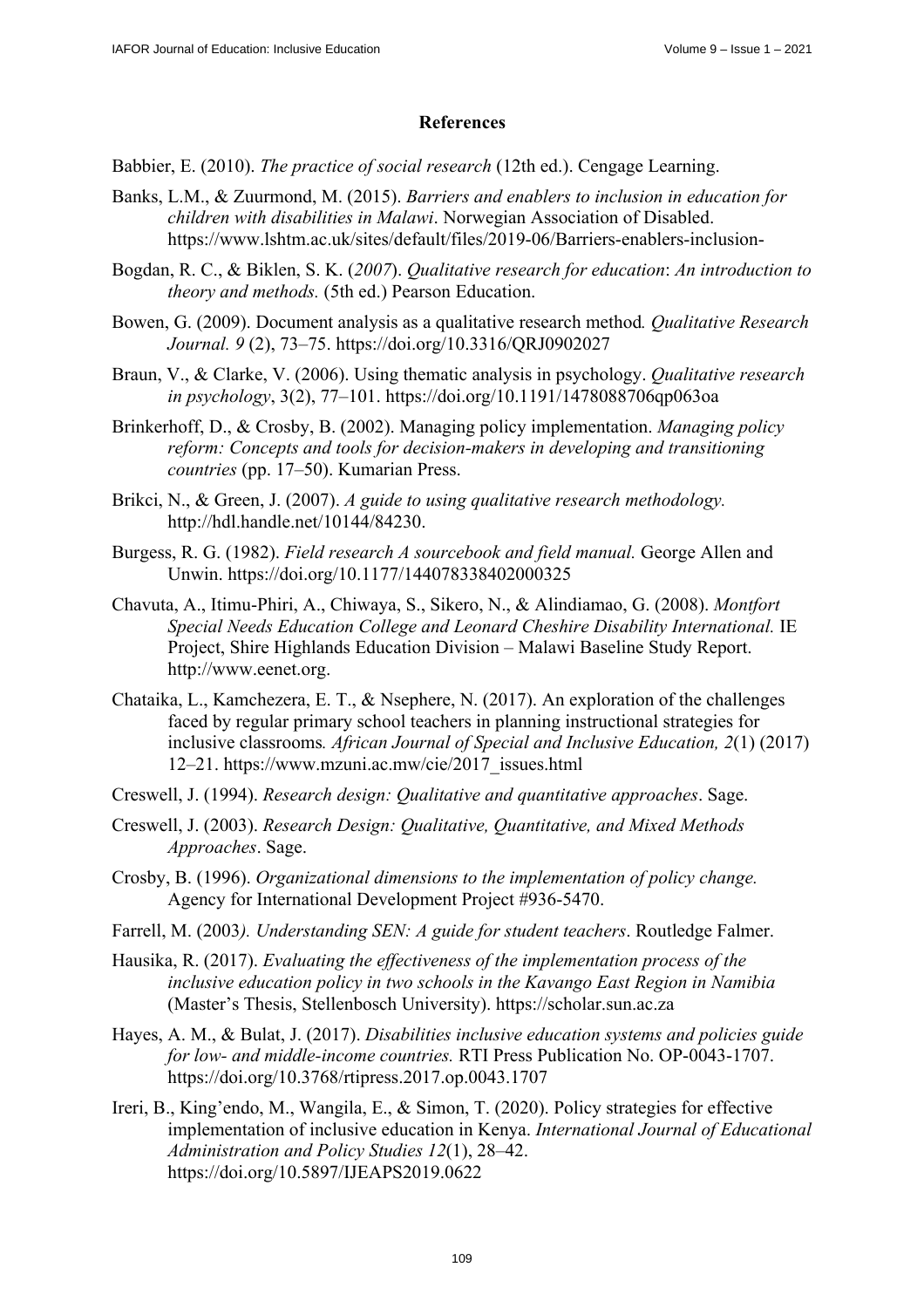- Ishida, Y., Banda, D., Moyo, A., & Mgogo, C. (2017). A case study of SNE resource center practices in Zomba District, Malawi. *Journal of International Cooperation in Education*, *19*,19–33. <https://doi.org/10.15027/44846>
- Itimu, A., & Kopetz, P. (2008). Malawi's special needs education (SNE): perspectives and comparisons of practice and progress. *Journal of Research in Special Educational Needs*. *8*(3).<https://doi.org/10.1111/j.1471-3802.2008.00113.x>
- Kamchedzera, E. T. (2010). *Education of pupils with disabilities in Malawi's inclusive secondary schools: policy, practice and experiences* (Doctoral dissertation, University of Warwick). <http://wrap.warwick.ac.uk/55933/>
- Kajornboon, A. (2004). *Using interviews as research instruments.*  [www.culi.chula.ac.th/research/e-journal/bod/annabel.pdf.](http://www.culi.chula.ac.th/research/e-journal/bod/annabel.pdf)
- Kirk, S., Gallagher, J., Coleman, R., & Anastasiow, N. (2009). *Educating exceptional children* (12th Edn.). Wadworth.
- Konthari, C. R. (2004). *Research methodology.* New International Publisher.
- Kurebwa, M. (2014). Inclusive education programme: A case of Gweru Urban*. Scholars Journal of Arts, Humanities and Social Sciences. 2*(6), 895–899.
- Lester, S. (1999). *An introduction to phenomenological research*. Stan Lester Developments.
- Mantey, E. (2018). *Accessibility to inclusive education for children with disabilities: a case of two selected areas in Ghana* (Doctoral Dissertation, University of Siegen). <https://core.ac.uk/download/pdf/56726505.pdf>
- Mariga, L., McConkey, R., & Myezwa, H. (2014). *IE in low-income countries: A resource book for teacher educators, parent trainers and community development workers.*  [Atlas Alliance and Disability Innovations Africa. http://www.atlas](http://www.atlas-alliansen.no/English)alliansen.[no/English](http://www.atlas-alliansen.no/English)
- Maathuis, H. (2016). IE: what, why and how: a hand book for program implementers. Save [the children. https://resourcecentre.savethechildren.net/library/inclusive-education](https://resourcecentre.savethechildren.net/library/inclusive-education-what-why-and-how-handbook-program-implementers)what[-why-and-how-handbook-program-implementers](https://resourcecentre.savethechildren.net/library/inclusive-education-what-why-and-how-handbook-program-implementers)
- Ministry of Education. (2007). *National special needs education policy-NSNEP.* Government Print.
- Ministry of Education. (2009). *National special needs education policy guidelines*. Republic of Malawi Government: Office of Ministry of Education.
- Mkandawire, M., Maphale., & Tseeke, M. (2016). A comparative assessment of special education situations between Lesotho and Malawi. *International Journal of Education and Research, 4*(2).
- Muhombe, J., Naftali, R., Ogola, F., & Wesonga, N. (2015). Influence of special needs education Policy on access to secondary school education by learners with hearing impairments in Nandi County, Kenya. *Journal of Education and Practice. 6*(36).
- Munthali, A. (2011). *A situation analysis of persons with disabilities in Malawi.* International [Household Survey Network. http://medbox-stage.uscreen.net/a-situation-analysis-of](http://medbox-stage.uscreen.net/a-situation-analysis-of-persons-with-disabilities-in-malawi/download.pdf)persons-[with-disabilities-in-malawi/download.pdf](http://medbox-stage.uscreen.net/a-situation-analysis-of-persons-with-disabilities-in-malawi/download.pdf)
- Munthali, A., Tsoka, M., Mvula, P., & Mutre, J. (2013). *From exclusion to inclusion promoting the rights of children with disabilities in Malawi.* http://www.unicef.org/malawi/MLW\_resources\_cwdreportfull.pdf.